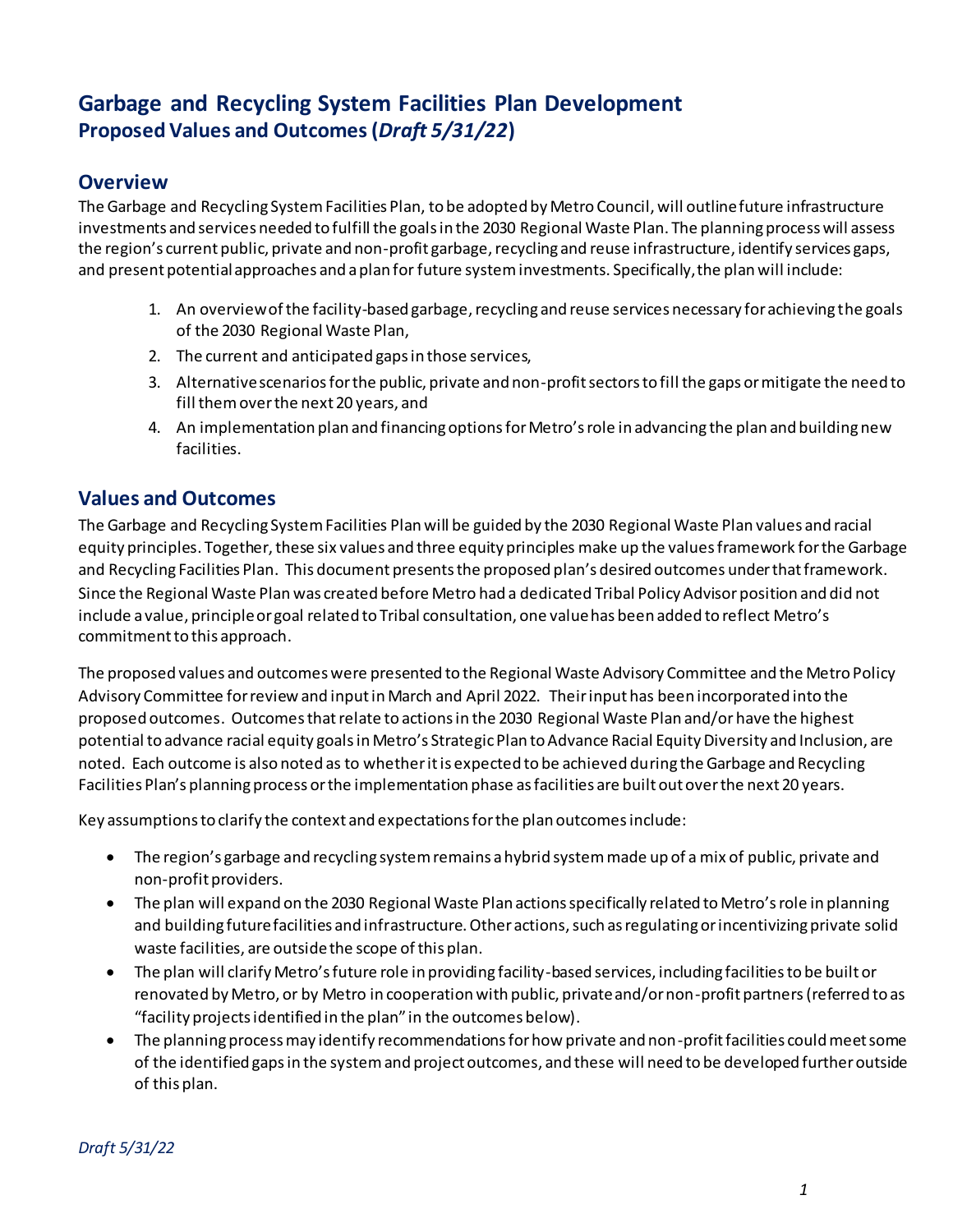# **Regional Waste Plan Values**

## **1. Protect and restore the environment and promote health for all**

*Ensure that current and future generations enjoy clean air, water and land. Lead efforts to reduce impacts of climate change and minimize release of toxins in the environment.*

|   | <b>Proposed Outcomes</b>                                                                                                                                                                                                                                                                                                                                                                                                                                                                                                                                                                 | <b>Related Policy Guidance</b>                                                                    | <b>Outcome type</b>            |
|---|------------------------------------------------------------------------------------------------------------------------------------------------------------------------------------------------------------------------------------------------------------------------------------------------------------------------------------------------------------------------------------------------------------------------------------------------------------------------------------------------------------------------------------------------------------------------------------------|---------------------------------------------------------------------------------------------------|--------------------------------|
| A | The planning process identifies the design, technology and<br>operational best practices to implement in facility projects<br>identified in the plan in order to minimize human health, safety<br>and nuisance impacts to employees, customers and neighboring<br>communities.                                                                                                                                                                                                                                                                                                           | <b>Regional Waste Plan</b><br><b>Goal 12, Actions 12.1,</b><br>12.2, 12.3<br>Goal 16, Action 16.3 | Planning and<br>Implementation |
| B | Facility projects identified in the plan that include new<br>construction or major renovations adhere to Metro's proposed<br>Sustainable Buildings and Sites policy update (expected to be<br>reviewed by Metro Council by July 2022), which includes meeting<br>the International Living Future Institute's Core Green Building<br>Certification standard that addresses ecological and climate<br>change impact, access to transit, water and energy reduction,<br>human health, responsible building materials, accessibility, equity<br>and inclusion, biophilic design & education. | <b>Regional Waste Plan</b><br><b>Goal 12, Action 12.4</b><br>Goal 7, Action 7.1                   | Implementation                 |
| C | Existing facilities owned or leased by Metro meet the operations<br>and maintenance standards in Metro's proposed Sustainable<br>Buildings and Sites Policy and reduce emissions of carbon dioxide,<br>particulate matter, and other pollutants and toxins from on-and<br>off-road vehicles, stationary equipment, and products and<br>materials used onsite.                                                                                                                                                                                                                            | <b>Regional Waste Plan</b><br><b>Goal 12, Actions 12.3,</b><br>12.4                               | Implementation                 |
| D | All facility projects identified in the plan develop good neighbor<br>agreements with their host communities to lessen negative<br>environmental and human health impacts from facility operations.                                                                                                                                                                                                                                                                                                                                                                                      | <b>Regional Waste Plan</b><br><b>Goal 13, Action 13.3</b>                                         | Implementation                 |

#### **2. Conserve natural resources**

*Reduce the amount of energy, water and raw materials needed to make products. Manage materials to their highest and best use (reduce, reuse, recycle).*

|              | <b>Proposed Outcomes</b>                                            | <b>Related Policy Guidance</b> | <b>Outcome type</b> |
|--------------|---------------------------------------------------------------------|--------------------------------|---------------------|
| A            | The plan identifies high-priority materials to target for reuse,    | <b>Regional Waste Plan</b>     | Planning            |
|              | repair, recycling or composting and the infrastructure              | Goal 8                         |                     |
|              | investments needed to manage those materials efficiently, at a      |                                |                     |
|              | regional scale.                                                     |                                |                     |
| B            | The planning process identifies opportunities for facility projects | <b>Regional Waste Plan</b>     | Planning and        |
|              | identified in the plan to provide workspace for business            | Goal 8, Actions 8.2, 8.5,      | Implementation      |
|              | incubation, access to materials and other tools for supporting      | 8.6                            |                     |
|              | projects that reuse, repair and upcycle materials.                  |                                |                     |
| $\mathsf{C}$ | The region's reuse and repair infrastructure is expanded to         | <b>Regional Waste Plan</b>     | Implementation      |
|              | provide neighborhood scale opportunities to buy and donate          | Goal 8, Actions 8.2, 8.4,      |                     |
|              | reusable and repairable items throughout the region, particularly   | 8.5, 8.6                       |                     |
|              | where those services are not currently available.                   | <b>Metro Racial Equity</b>     |                     |
|              |                                                                     | <b>Strategy Goal D</b>         |                     |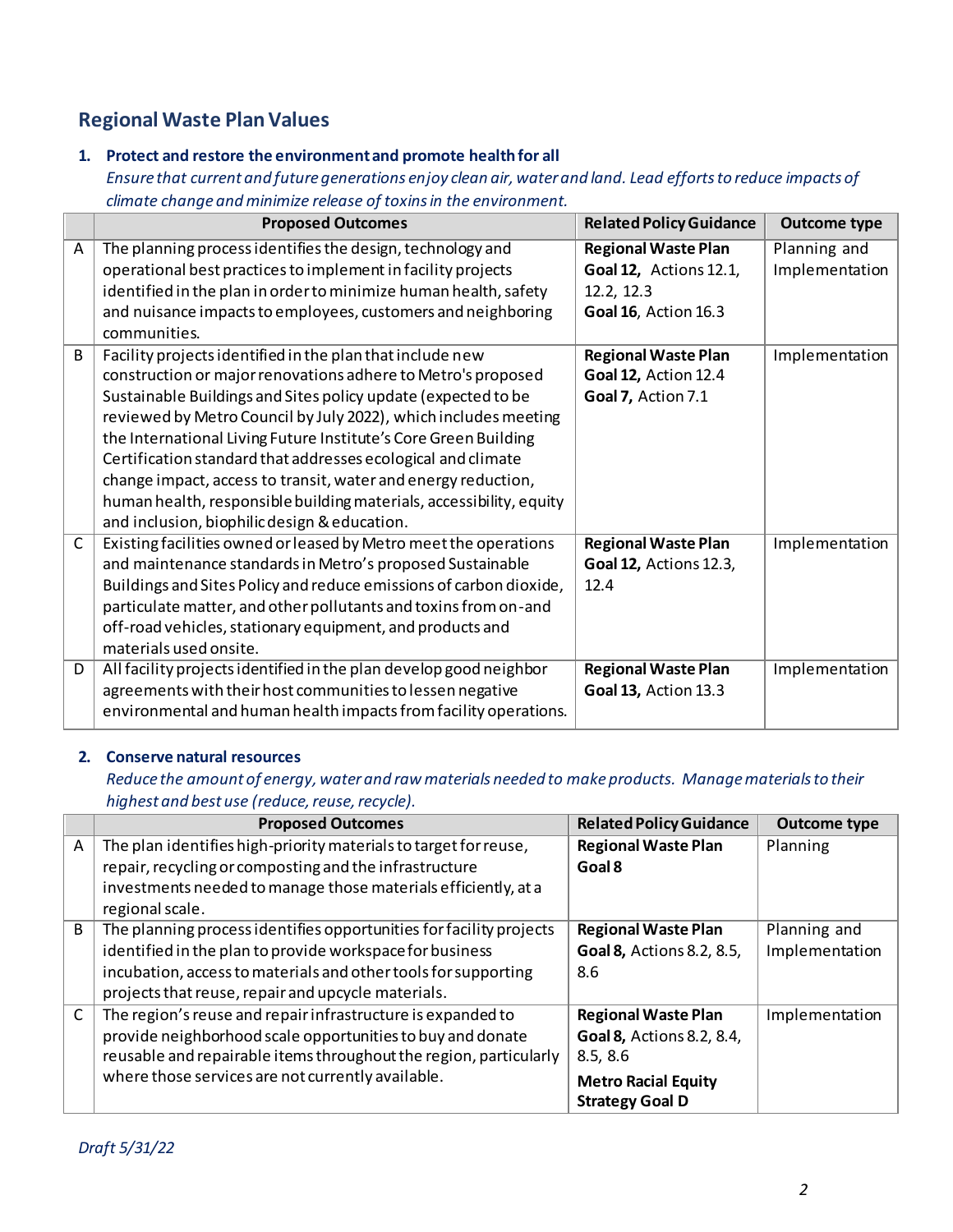| The siting process for facility projects identified in the plan gives | <b>Regional Waste Plan</b> | Implementation |
|-----------------------------------------------------------------------|----------------------------|----------------|
| preference to areas where reuse, repair and recycling businesses      | Goal 8                     |                |
| already exist or could locate in the future for potential colocation  |                            |                |
| benefits.                                                             |                            |                |

### **3. Advance environmental literacy**

*Facilitate life-long environmental learning for youth and adults. Increase knowledge of natural systems, and the human impacts on them, in order to foster civic responsibility and community empowerment.*

|   | <b>Proposed outcomes</b>                                                          | <b>Related Policy Guidance</b>  | <b>Outcome type</b> |
|---|-----------------------------------------------------------------------------------|---------------------------------|---------------------|
| A | Facility projects identified in the plan provide opportunities for                | <b>Regional Waste Plan</b>      | Implementation      |
|   | youth and adults to learn about the recycling and garbage                         | Goal 6, Actions 6.2, 6.3,       |                     |
|   | system, environmental justice and the connections between                         | 6.4                             |                     |
|   | products, human health and nature, through tours, displays,                       | <b>Goal 9, Actions 9.1, 9.3</b> |                     |
|   | exhibits, viewing rooms and events.                                               | <b>Metro Racial Equity</b>      |                     |
|   |                                                                                   | <b>Strategy Goal D</b>          |                     |
| B | Environmental education and programming offered at facility                       | <b>Regional Waste Plan</b>      | Implementation      |
|   | projects identified in the plan are developed in partnership with                 | Goal 6, Actions 6.2, 6.3,       |                     |
|   | community-based organizations and non-profits focused on                          | 6.4                             |                     |
|   | waste prevention, reuse, repair, recycling, composting,                           | <b>Goal 9, Actions 9.1, 9.3</b> |                     |
|   | environmental justice, sustainable materials management, and<br>toxics reduction. | <b>Metro Racial Equity</b>      |                     |
|   |                                                                                   | <b>Strategy Goals B, D</b>      |                     |

### **4. Foster economic well-being**

*Promote inclusive prosperity and living well for all residents of the region. Increase access to economic opportunities for all communities.*

|              | <b>Proposed outcomes</b>                                                                                                                                                                                                                                                                                                                                                     | <b>Related Policy Guidance</b>                                                                                                          | <b>Outcome type</b> |
|--------------|------------------------------------------------------------------------------------------------------------------------------------------------------------------------------------------------------------------------------------------------------------------------------------------------------------------------------------------------------------------------------|-----------------------------------------------------------------------------------------------------------------------------------------|---------------------|
| A            | Facility projects identified in the plan offer jobs with living wages<br>and benefits, as well as a safe work environment with on-site<br>amenities for employees.                                                                                                                                                                                                           | <b>Regional Waste Plan</b><br>Goal 3, Action 3.2<br><b>Goal 12, Action 12.1</b><br><b>Metro Racial Equity</b><br><b>Strategy Goal C</b> | Implementation      |
| B            | Facility projects identified in the plan are publicly operated to<br>support implementation of Metro's workforce diversity and<br>wages goals.                                                                                                                                                                                                                               | <b>Regional Waste Plan</b><br>Goal 3, Action 3.5                                                                                        | Implementation      |
| $\mathsf{C}$ | Metro implements all applicable strategies in the Construction<br>Career Pathways Project Regional Framework to the<br>construction, renovation and operation of facility projects<br>identified in the plan in order to recruit, train and retain<br>individuals who are underrepresented in the garbage and<br>recycling industry, particularly women and people of color. | <b>Regional Waste Plan</b><br>Goal 4, Actions 4.1, 4.2<br><b>Metro Racial Equity</b><br><b>Strategy Goal C</b>                          | Implementation      |
| D            | In partnership with workforce and community-based<br>organizations, facility projects identified in the plan provide<br>workforce development opportunities within the garbage,<br>recycling, reuse and repair sectors for people with barriers to<br>employment.                                                                                                            | <b>Regional Waste Plan</b><br>Goal 4, Action 4.5<br><b>Metro Racial Equity</b><br><b>Strategy Goal C</b>                                | Implementation      |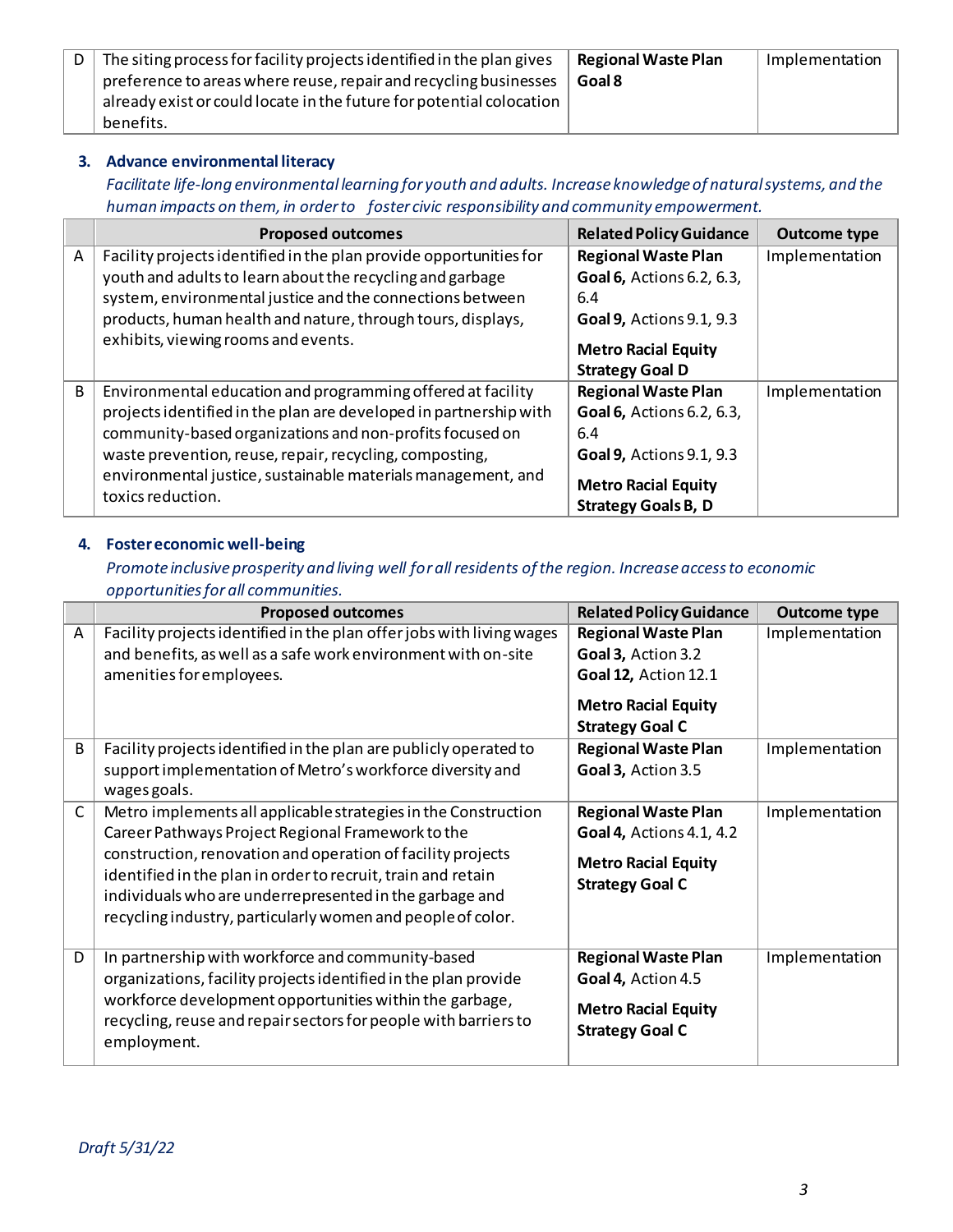## **5. Ensure operational resilience, adaptability and sustainability**

*Maintain a regional system that is safe and responsive to changing conditions to ensure long-term viability. Prepare for recovery after natural disasters.* 

|              | <b>Proposed outcomes</b>                                              | <b>Related Policy Guidance</b> | <b>Outcome type</b> |
|--------------|-----------------------------------------------------------------------|--------------------------------|---------------------|
| A            | The planning process evaluates and incorporates key elements of       |                                | Planning            |
|              | interrelated regional transportation and land use planning            |                                |                     |
|              | projects, such as the 2023 Regional Transportation Plan.              |                                |                     |
| B            | The planning process identifies funding options for the plan's        | <b>Regional Waste Plan</b>     | Planning            |
|              | final list of facility investments that align with Metro Council's    | <b>Goal 14, Actions 14.2,</b>  |                     |
|              | solid waste rate and fee setting criteria, such as affordability,     | 14.3, 14.6                     |                     |
|              | waste reduction, consistency and predictability.                      |                                |                     |
| $\mathsf{C}$ | Facility projects identified in the plan are designed for highly      |                                | Planning and        |
|              | efficient and flexible operations, such as having flat tipping floors |                                | Implementation      |
|              | for better screening of materials for reuse/recycling, easier         |                                |                     |
|              | cleaning and faster unloading for customers.                          |                                |                     |
| D            | The plan identifies the earthquake, flood, and natural hazard         | <b>Regional Waste Plan</b>     | Planning and        |
|              | performance standards to implement at facility projects               | Goal 18, Actions 18.4          | Implementation      |
|              | identified in the plan.                                               | 18.5                           |                     |
|              |                                                                       |                                |                     |
| E            | The plan identifies the investments needed to build redundant         | <b>Regional Waste Plan</b>     | Planning and        |
|              | and resilient infrastructure, equipment and services into the         | <b>Goal 18, Actions 18.1,</b>  | Implementation      |
|              | garbage and recycling system for enhancing disaster resilience.       | 18.4                           |                     |

## **6. Provide excellent service and equitable system access**

#### *Ensure that high-quality and good-value programs, services and facilities are equitably accessible to all.*

|              | <b>Proposed outcomes</b>                                                                                                                                                                                                                                                                                                           | <b>Related Policy Guidance</b>                                                                                              | <b>Outcome type</b>            |
|--------------|------------------------------------------------------------------------------------------------------------------------------------------------------------------------------------------------------------------------------------------------------------------------------------------------------------------------------------|-----------------------------------------------------------------------------------------------------------------------------|--------------------------------|
| A            | The plan establishes direction for improvements to existing<br>Metro owned or leased facilities, including such facilities as the<br>Regional Illegal Dumping Deployment Center, MetroPaint, Metro<br>South and Metro Central Transfer Stations, Metro West site.                                                                  | <b>Regional Waste Plan</b><br>Goal 16, Actions 16.6                                                                         | Planning                       |
| B            | The planning process considers developing retail-like facilities<br>(such as stores and malls) that can serve both as collection points<br>for certain recyclable and reusable materials and places where<br>people can shop upcycled, used or repaired items and<br>sustainable products.                                         | <b>Regional Waste Plan</b><br>Goal 16<br><b>Metro Racial Equity</b><br><b>Strategy Goal D</b>                               | Planning                       |
| $\mathsf{C}$ | The plan outlines a preferred scenario for a future network of<br>regional facilities to be built over the next 20 years consisting of a<br>mix of smaller-scale facilities and large transfer stations, in order<br>to maximize access to service, geographic equity and reductions<br>in environmental and human health impacts. | <b>Regional Waste Plan</b><br>Goal 8, Action 8.5<br><b>Goal 16, Actions 16.1,</b><br>16.2                                   | Planning and<br>Implementation |
| D            | When siting facilities designed to serve the general public,<br>preference will be given to sites that are close to a major road or<br>highway and public transit to increase accessibility for customers<br>with or without cars.                                                                                                 | <b>Regional Waste Plan</b><br><b>Goal 16, Actions 16.1,</b><br>16.2<br><b>Metro Racial Equity</b><br><b>Strategy Goal D</b> | Implementation                 |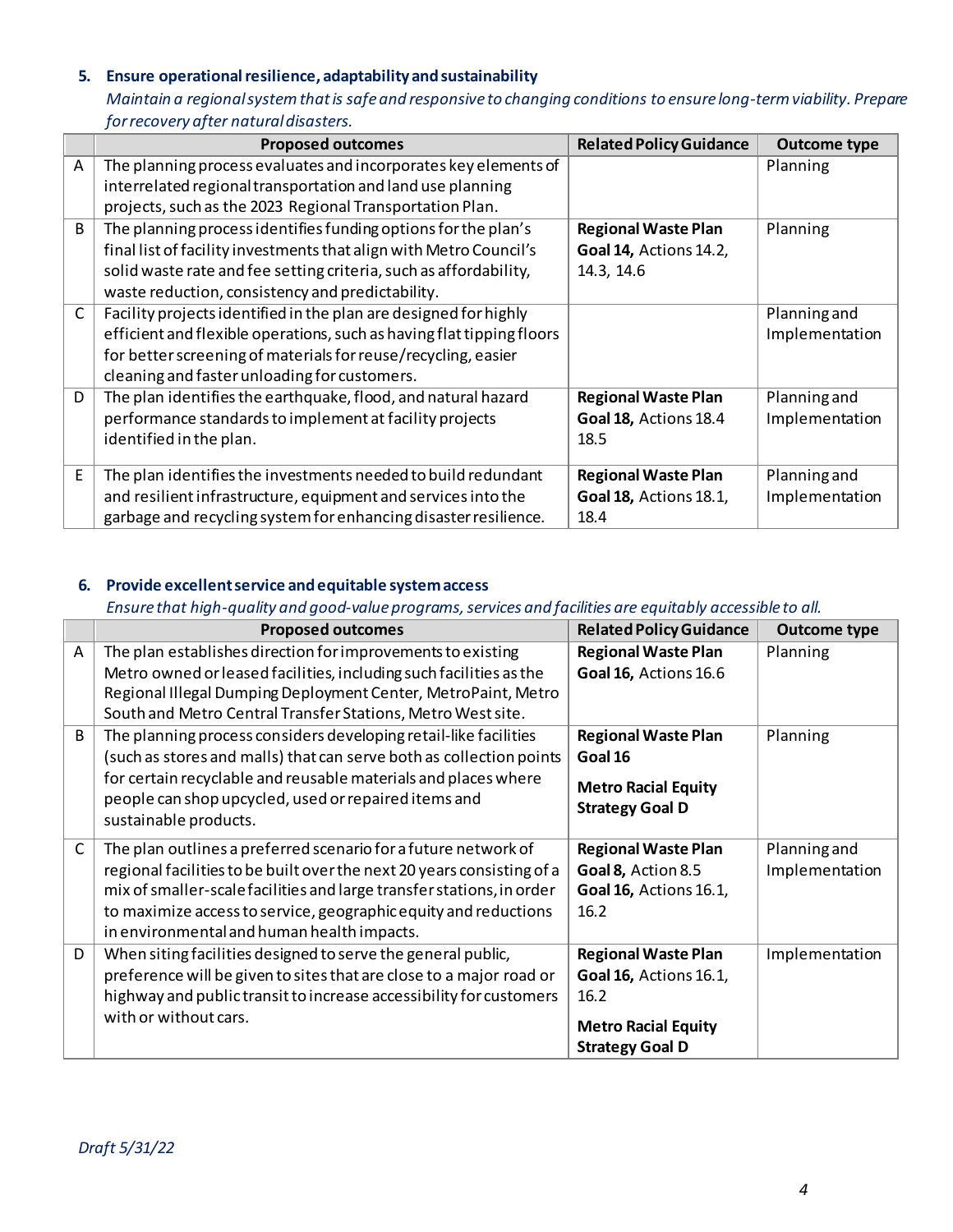| E | Facility-based services that are identified in the plan are kept<br>affordable for low-income customers through methods such as<br>income-based sliding scale pricing or discounts.                               | <b>Regional Waste Plan</b><br>Goal 14<br><b>Metro Racial Equity</b><br><b>Strategy Goal D</b>              | Implementation |
|---|-------------------------------------------------------------------------------------------------------------------------------------------------------------------------------------------------------------------|------------------------------------------------------------------------------------------------------------|----------------|
|   | Facility projects identified in the plan employ multilingual and<br>culturally competent staff and use communication tools (flyers,<br>signage, and wayfinding) that are simple and easy to understand<br>by all. | <b>Regional Waste Plan</b><br>Goal 11, Action 11.1<br><b>Metro Racial Equity</b><br><b>Strategy Goal D</b> | Implementation |
| G | Facility projects identified in the plan are accessible and inclusive<br>to people with disabilities.                                                                                                             | <b>Metro Racial Equity</b><br><b>Strategy Goal D</b>                                                       | Implementation |

# **Regional Waste Plan Principles**

## **7. Community restoration**

*Take action to repair past harms and disproportionate impacts caused by the regional solid waste system.*

|   | <b>Proposed outcomes</b>                                                                                                                                                   | <b>Related Policy Guidance</b>                       | <b>Outcome type</b> |
|---|----------------------------------------------------------------------------------------------------------------------------------------------------------------------------|------------------------------------------------------|---------------------|
| A | The planning process evaluates the benefits and burdens of                                                                                                                 | <b>Metro Racial Equity</b>                           | Planning            |
|   | potential facility investments on historically marginalized<br>communities, using a climate justice lens.                                                                  | <b>Strategy Goal A</b>                               |                     |
| B | The planning process incorporates the viewpoints and needs of<br>historically marginalized communities as they relate to garbage<br>and recycling facilities and services. | <b>Regional Waste Plan</b><br>Goal 1                 | Planning            |
|   |                                                                                                                                                                            | <b>Metro Racial Equity</b><br><b>Strategy Goal B</b> |                     |

## **8. Community partnerships**

## *Develop authentic partnerships and community trust to advance the plan's vision.*

|   | <b>Proposed outcomes</b>                                                                                                                                                                                                                                                                                                                 | <b>Related Policy Guidance</b>                                                                           | <b>Outcome type</b>            |
|---|------------------------------------------------------------------------------------------------------------------------------------------------------------------------------------------------------------------------------------------------------------------------------------------------------------------------------------------|----------------------------------------------------------------------------------------------------------|--------------------------------|
| A | The planning process is guided by a new Community Advisory<br>Group, made up of members representing historically<br>marginalized communities from throughout the region, who<br>works alongside staff to review draft findings and develop plan<br>elements, and creates leadership opportunities for members.                          | <b>Regional Waste Plan</b><br>Goal 1, Action 1.1<br><b>Metro Racial Equity</b><br><b>Strategy Goal B</b> | Planning                       |
| B | Metro actively involves local community based organizations in<br>the siting, review, design and construction of facility projects<br>identified in the plan.                                                                                                                                                                            | <b>Metro Racial Equity</b><br><b>Strategy Goal B</b>                                                     | Planning and<br>Implementation |
| C | If facility projects identified in the plan provide business<br>incubator or space for the reuse, repair and upcycle of materials,<br>Metro seeks to partner with and support projects led by people,<br>organizations and businesses from communities of color,<br>immigrant communities and other historically marginalized<br>groups. | <b>Metro Racial Equity</b><br><b>Strategy Goal E</b>                                                     | Planning and<br>Implementation |